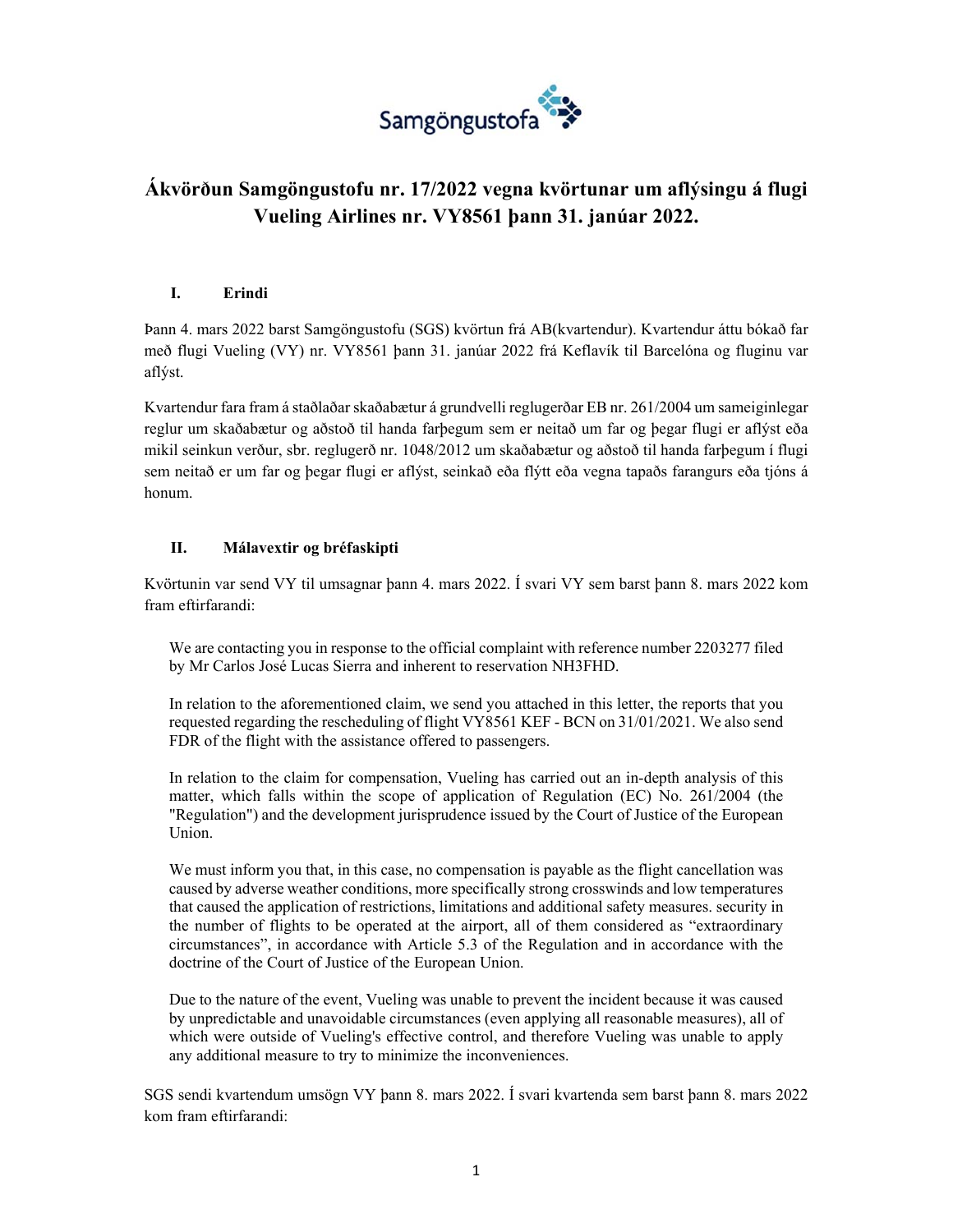We kindly ask ICETRA to dictaminate if the causes alleged by Vueling are acceptable for this case. We don't agree with the explanation given by the air company. The day of the cancellation the airport was operating and we could see that many other flights arrived and departed. Regarding the limitation in the number of flights operating in the airport this day, alleged by Vueling, in the flight planning shown in the airport screens we could see that there was 30 minutes available time from the previous flight (to Frankfurt) and more than an hour to the next one (to Riga), so it couldn't be a problem.

Due to the above, we kindly request that your entity issue a resolution on our claim. Thank you very much in advance

#### **III. Forsendur og niðurstaða Samgöngustofu**

Neytendur flugþjónustu eða aðrir sem hagsmuna hafa að gæta sem telja að flugrekandi, flytjandi, ferðaskrifstofa eða umboðsmaður framangreindra aðila hafi brotið gegn skyldum sínum samkvæmt lögum um loftferðir nr. 60/1998 eða reglugerðum settum á grundvelli þeirra geta beint kvörtun til Samgöngustofu, sbr. 1. mgr. 126. gr. c. loftferðalaga. Stofnunin tekur málið til skoðunar í samræmi við ákvæði laganna og stjórnsýslulaga nr. 37/1993 og sker úr ágreiningi með ákvörðun, sbr. 3. mgr. 126. gr. c og 140. gr. loftferðalaga, ef hann verður ekki jafnaður með öðrum hætti. Sú ákvörðun er bindandi.

Um réttindi flugfarþega er fjallað í reglugerð EB nr. 261/2004 um sameiginlegar reglur um skaðabætur og aðstoð til handa farþegum sem neitað er um far og þegar flugi er aflýst eða mikil seinkun verður, sem var innleidd hér á landi með reglugerð nr. 1048/2012. Samkvæmt 3. gr. reglugerðar nr. 1048/2012 er Samgöngustofa sá aðili sem ber ábyrgð á framkvæmd reglugerðarinnar samanber 16. gr. reglugerðar EB nr. 261/2004.

Um seinkun á flugi og þá aðstoð sem flugrekandi skal veita í slíkum tilvikum er fjallað um í 6. gr. reglugerðar EB nr. 261/2004. Þar kemur hins vegar ekki fram með skýrum hætti að flugrekandi skuli greiða bætur skv. 7. gr. reglugerðarinnar vegna tafa eða seinkunar eins og átt getur við þegar flugi er aflýst sbr. 5. gr. reglugerðarinnar. Með dómi Evrópudómstólsins frá 19. nóvember 2009, í sameinuðum málum C-402/07 og C-432/07, komst dómstóllinn að þeirri niðurstöðu að túlka bæri reglugerð EB nr. 261/2004 með þeim hætti að farþegar sem verða fyrir seinkun á flugi sínu sbr. 6. gr. reglugerðarinnar, eigi að fá sömu meðferð og farþegar flugs sem er aflýst sbr. 5. gr. Af þessu leiðir að allir farþegar sem verða fyrir þriggja tíma seinkun á flugi sínu eða meira, og koma á ákvörðunarstað þremur tímum seinna eða meira en upprunalega áætlun flugrekandans kvað á um, eiga rétt á bótum skv. 7. gr., nema flugrekandi geti sýnt fram á að töfin hafi verið vegna óviðráðanlegra aðstæðna sem ekki hefði verið hægt að afstýra jafnvel þótt gerðar hefðu verið allar nauðsynlegar ráðstafanir sbr. 3. mgr. 5. gr. reglugerðarinnar.

Loftferðalög nr. 60/1998 og reglugerð EB nr. 261/2004 er ætlað að tryggja ríka vernd fyrir farþega sem neytendur flugþjónustu. Meginreglan samkvæmt reglugerð EB nr. 261/2004 er réttur farþega til skaðabóta skv. 7. gr. reglugerðarinnar sé um að ræða aflýsingu eða mikla seinkun á brottfarartíma flugs og ber að skýra undantekningarreglu 3. mgr. 5. gr. reglugerðarinnar þröngt, sbr. dóm Evrópudómstólsins frá 22. desember 2008, í máli C-549/07 Friederike Wallentin-Hermann v Alitalia.

Fyrir liggur í málinu að kvartendur áttu bókað far með flugi nr. VY8561 frá Keflavík til Barcelóna þann 31. janúar 2022 og að fluginu var aflýst. Álitaefni þessa máls er hvort að umrædd aflýsing sé bótaskyld á grundvelli EB reglugerðar nr. 261/2004. Í því samhengi kemur til skoðunar hvort að aflýsing á flugi kvartenda megi rekja til óviðráðanlegra aðstæðna í skilningi 3. mgr. 5. gr. reglugerðar sömu reglugerðar.